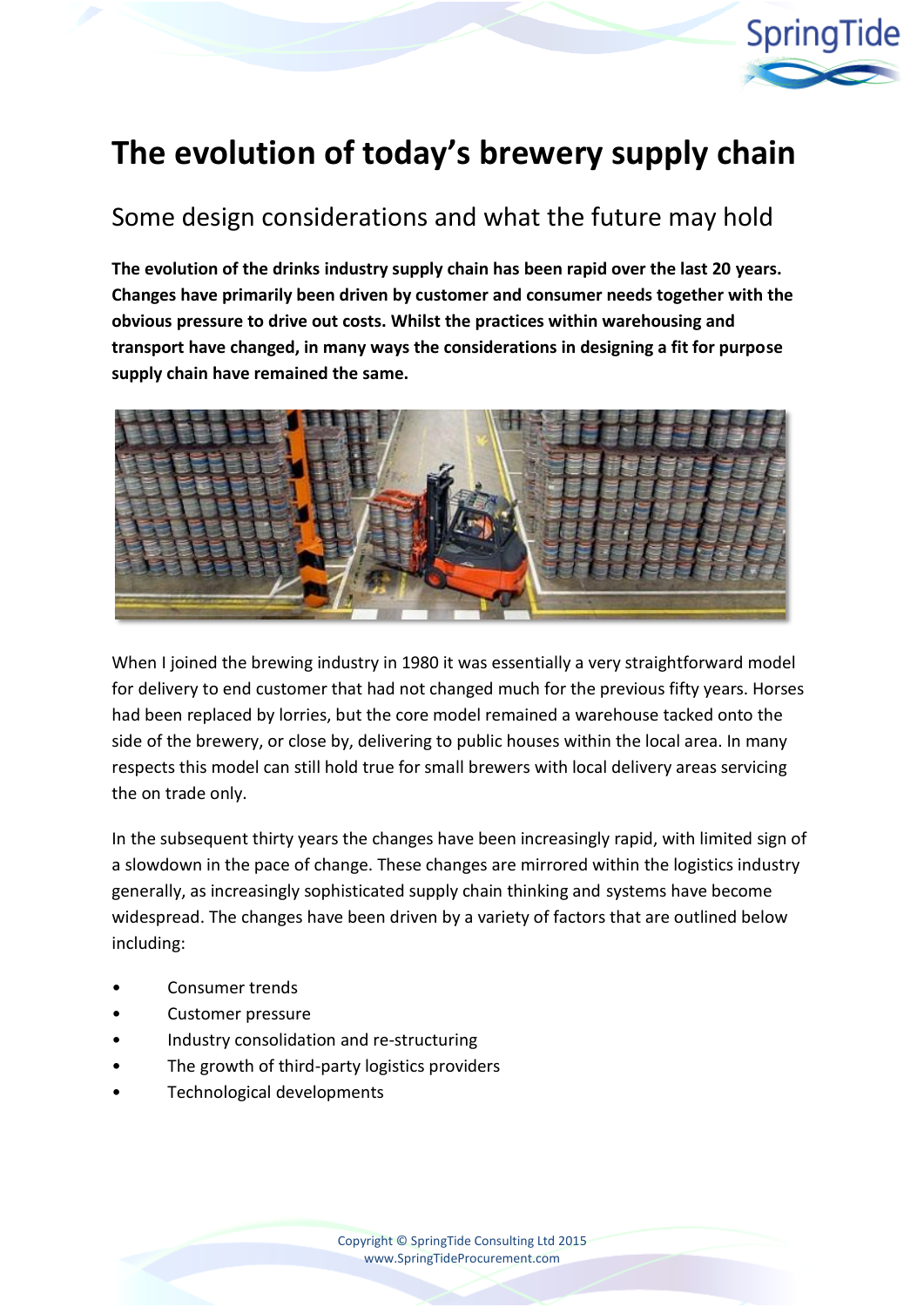

# **Consumer trends**

Probably every article that reviews the brewing industry makes reference to the move from on trade consumption to off trade. Off-trade sales by volume will shortly overtake on-trade. For anybody wishing to supply the major retailers, this means a national as opposed to a local supply chain becomes a necessity. Many of the regional brewers have listings with the major supermarkets and as a result face the challenge of delivering economically into a nationwide network of regional distribution centres (RDCs).

It is not just the move from pub to home consumption that poses challenges for the supply chain – in addition, consumers trends are resulting in brand and package proliferation owing to the increasing interest in world beers, different pack formats for different occasions etc.

As an example of the growth of world beers, Tesco sales of Tyskie, Lech and Zywiec from Poland are reported to have grown by 250% in six months last year(1). If you wish to purchase Stella Artois you will have a choice of well over 30 package formats. The growth of world beers expands national supply chains into international ones, resulting in attendant extended lead times for supply and potential forecasting issues in growing/ shrinking market sectors. Other consumer trends leading to increasing supply chain complexity include 'premiumisation', as customers trade up to premium products, standard products continue to be supplied leading to an increase in stock keeping units (SKUs).

#### **Customer pressure**

Arguably the biggest changes in supply chain practices have been driven by the some of the largest customers of the brewers. The major supermarket groups have been at the forefront of supply chain developments and have sought to leverage both their technical expertise and their buying power to drive changes in warehousing, transport and systems for the brewing companies.



*Voice directed picking in progress*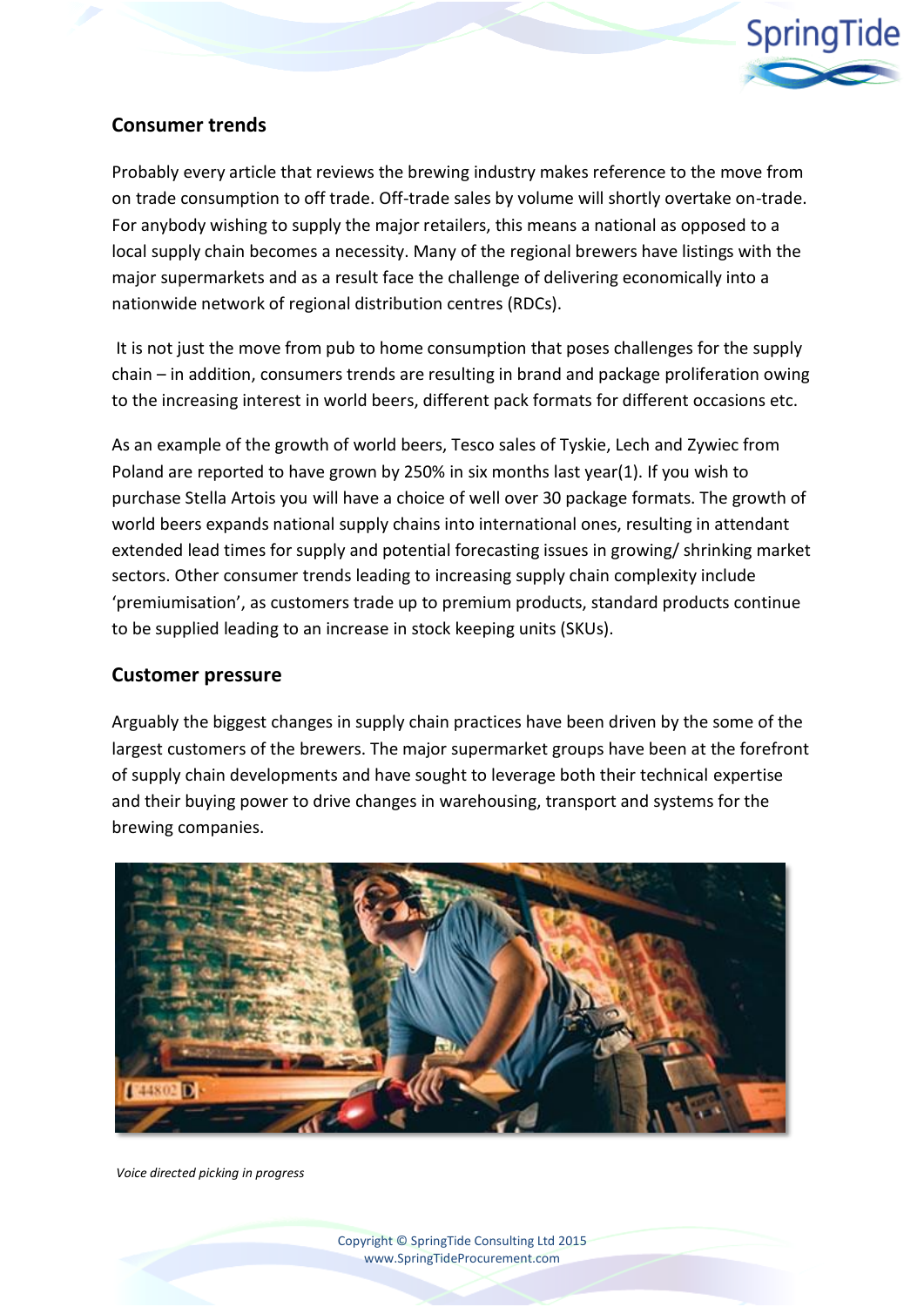

The most significant changes include:

- The separate identification of production from logistics costs, often leading to factory gate collections by the customer
- Shorter lead times these have been compressed from a standard 48 hour order cycle to, for some customers, same day delivery
- Supermarkets have reduced stock within their own supply chains (2), leading to a requirement for greater responsiveness upon the part of suppliers to unexpected demand – the sun does occasionally shine! If the brewers are to maintain supply without increasing inventory within their own warehouses, a combination of agile manufacturing and collaborative forecasting has to exist
- Increasing expectation of service. The brewers are not just benchmarked against each other by the supermarket groups, but also against all leading FMCG suppliers.
- Electronic order capture via EDI
- Requirements for bar code formatted pallet labels
- Electronic transfer of orders and confirmation of order details in advance of shipping

Customer driven changes have been just as evident in the on trade, with many of the pub companies taking control of their own supply chain as opposed to leaving it to the brewer.

### **Industry consolidation and restructuring**

These two trends have happened amongst the brewers and their customers, both have had consequences for supply chain practice. The mergers of the brewers to form global business such as Heineken and A-B InBev have led to brewery and distribution site closures, facilitated the spreading of best practice, given the opportunity to leverage their scale and to take an international view of sourcing product if this is cost effective, or required from a marketing perspective.

The change, at least for the large brewers from a vertically integrated business to a suppliercustomer relationship with the pub companies was driven by a succession of regulatory reviews of the industry. This has had a number of impacts upon supply chain practice within the industry.

Initially the newly-formed pub companies were happy to leave their supply chain in the hands of the (usually one) brewer, but this has changed over the last ten years or so as the major pub companies became more interested in managing their own supply chains. Two other factors have played a part:

1. The uncertainty generated by both beer and logistics supply contracts of limited duration, led the brewers to review whether they should continue to directly manage a large logistics cost base in a fluid market

> Copyright © SpringTide Consulting Ltd 2015 www.SpringTideProcurement.com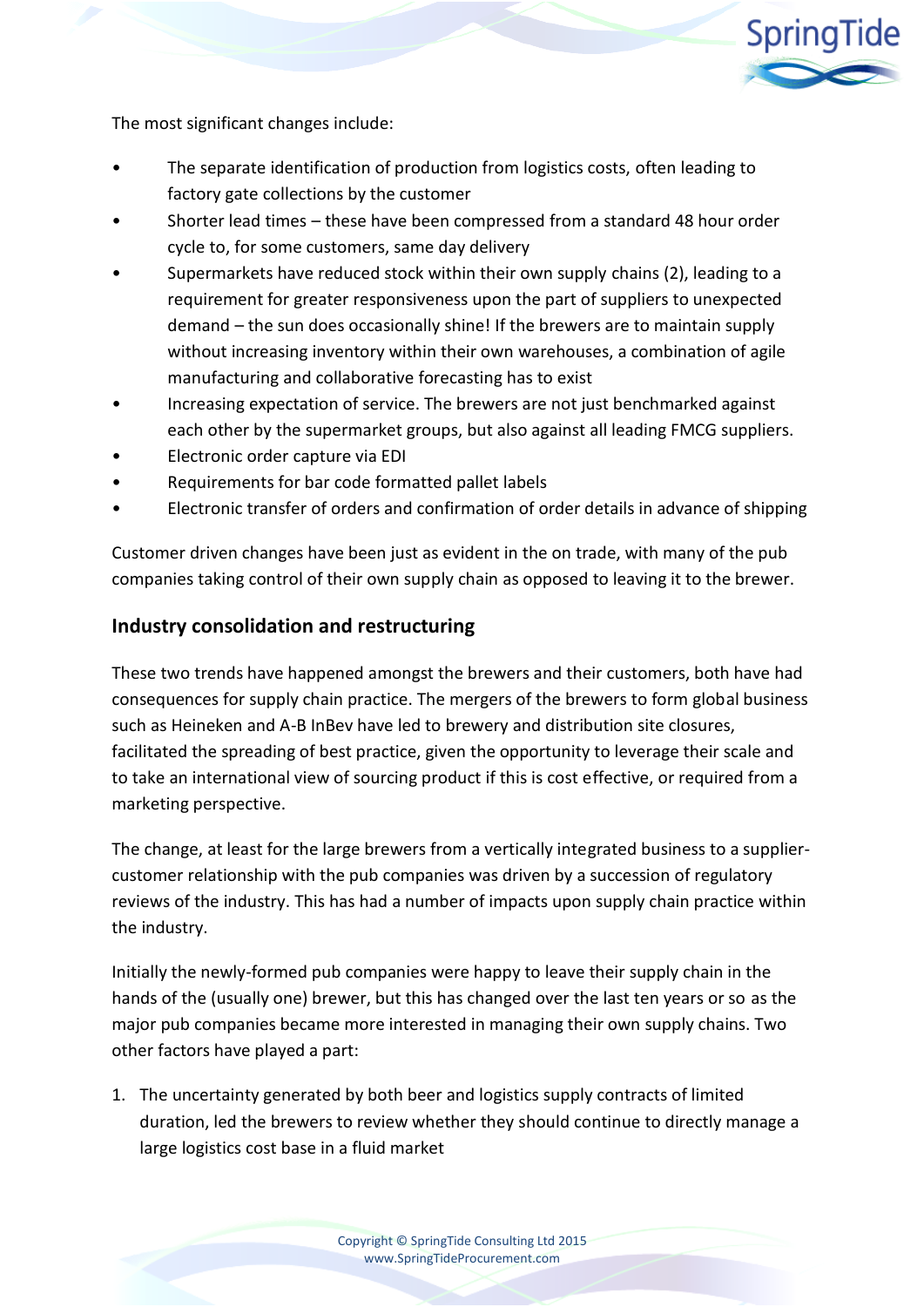

2. The growth of the third-party logistics providers (3PLs) in the sector, described below enabled both brewers and suppliers to find an alternative route to market with an element of cost risk removed.

This industry trend really took off in the 1980s, the first significant move being the formation of Tradeteam (now DHL Tradeteam) as a joint venture between Bass and Exel Logistics in 1995.

Other agreements followed including InBev outsourcing its secondary logistics to Tradeteam in 2002 and the formation of KN Drinks Logistics as another joint venture between Kuehne and Nagel and Scottish & Newcastle in 2006, building on a longer established relationship between the two businesses.

As described above the decisions to outsource were driven by a number of factors including a desire to reduce future risk caused by market uncertainty, as well as promises of cost reductions resulting from introducing a shared user environment.

# **Technological developments**

The impact of Moore's law holding that computing power doubles approximately every two years has had a significant impact upon the industry. The development of sophisticated tools for the management of supply chains has been significant; ranging from the development of strategic and tactical design tools for networks and warehouse layouts, to warehouse management systems (WMS) combined with enterprise resource planning (ERP) systems such as SAP and Oracle, vehicle telematics; the list is extremely long!

Alongside the development of IT, the developments in mechanical handling equipment from basic fork lift truck technology to fully automated 'lights out' warehouses has been a feature. The costs of introducing these new technologies as well as the need for technical expertise to manage them has been a further influencing factor in the trend to outsourcing.

#### **What does good look like?**

In trying to answer the question of what an effective and economic operation should look like, the only possible answer is: 'It depends'. So what are the contingencies that should be considered? In trying to answer this question I have selected a few imaginary scenarios in order to illustrate the factors that should be considered these are:

- a) A small cask producer with a defined local area
- b) A small producer with ambitions to trade more widely, possibly producing some small pack beer for national distribution
- c) A large brewer with logistics outsourced from the end of the production line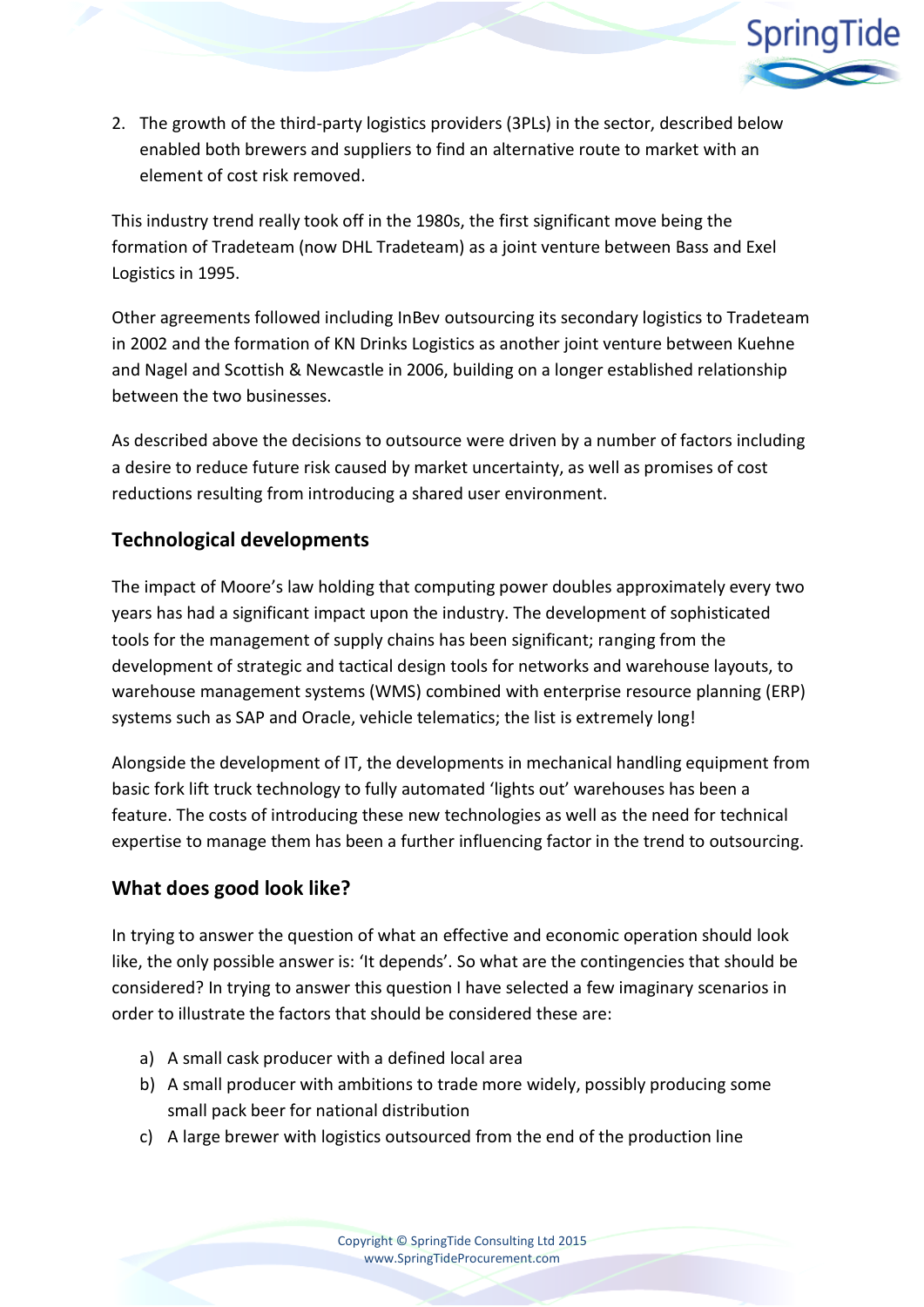

d) A medium or large brewer managing and running its own supply chain across the UK and possibly beyond.

#### **a) The small local brewer**

Nothing revolutionary to think about here, if you have 'a man with a van' you have probably got it right! Simple technological aids such as route-planner and satellite navigation are about the extent of your considerations. The possibility exists to share transport costs by partnering a fellow local brewer and sharing costs, or even setting up a small co-operative. Co-operative upstream and downstream processes such as sharing selling and invoicing arrangements should also be considered.

#### **b) A small brewer, with a large distribution area, and or off trade customers**

The model above would still hold in this scenario, for local deliveries.

The primary consideration when moving from a locally based distribution area, to a wider geographical territory is essentially a marketing one, based around deciding what products and markets are to be targeted. For the purposes of this article I will not look at how difficult it is to trade via the various routes to market described, but assume that a listing can be achieved.

For on-trade sales the most frequently used route to market is via the wholesaler network using either companies with significant national coverage such as Beer Seller, or a wholesaler with more local coverage who is a member of a network. Considerations for cask supply include how to get product to the wholesaler site and managing returns of empty casks. For more distant sales it is possible to hire casks on a 'per fill' cost basis from the likes of Close Brewery Rentals so the repatriation of casks is not your problem. The simplest delivery solution is the wholesaler collecting from the brewery, and using its network to move product around the country. A similar route to market in the on trade involves supply agreements with either the major brewers or pub companies and using their networks to deliver to customer. A benefit of this supply mechanic is that the two ends of the purchase to pay cycle can be effectively outsourced – namely capturing and processing orders and collecting cash.

Supply into the off-trade is much less straightforward, starting with managing product ex-production line. When packaging is outsourced, the production run is potentially of such a size and frequency that significant quantity of product will have to be stored. Factors such as whether the brewery has storage space, the distance of the packager from the brewer and the packager from the distributor, will all play a part in deciding the most cost effective way of working.

Similarly to the on-trade model, the most straightforward way of trading is to sell into major national retailers such as the supermarkets. A straightforward model would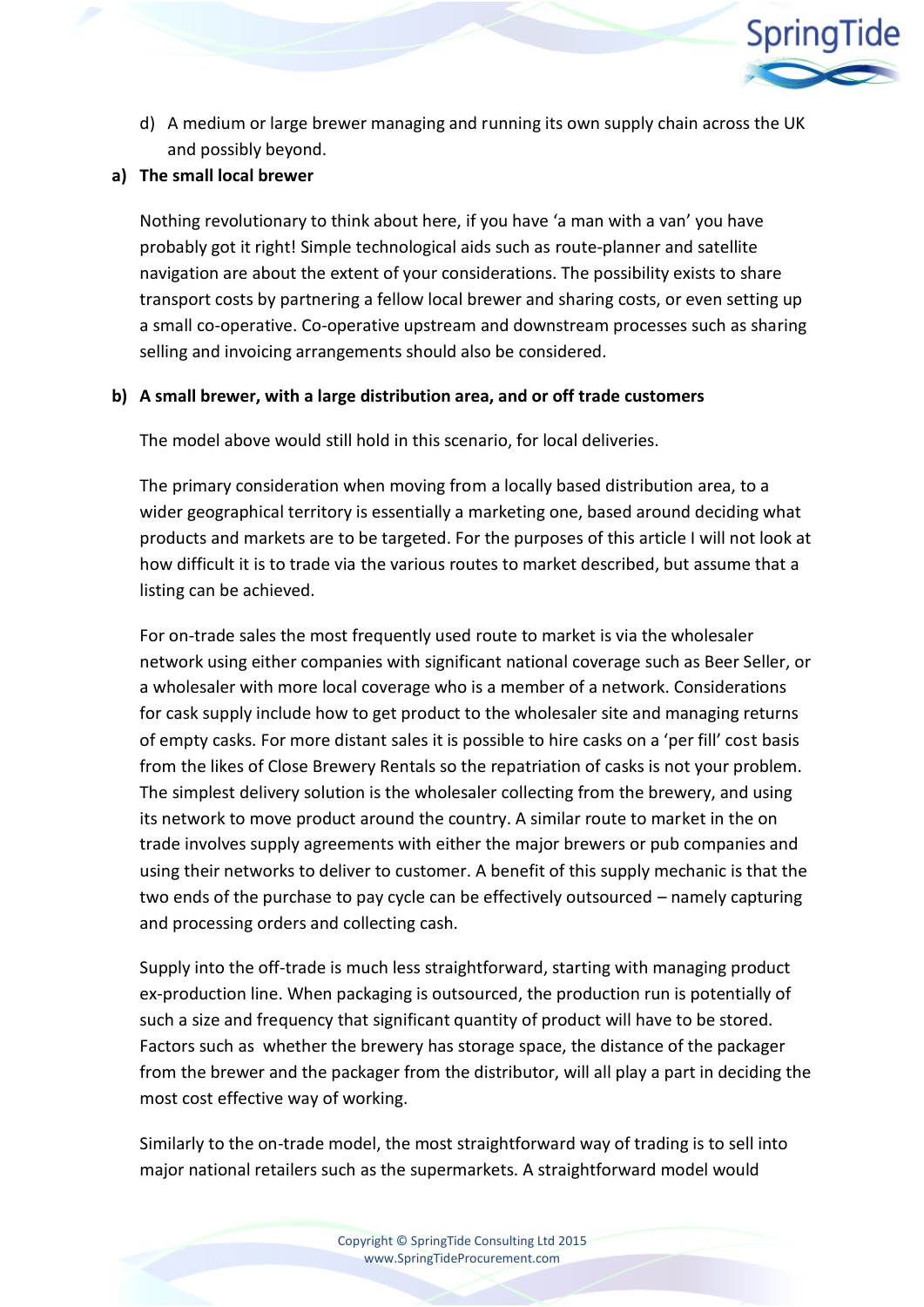

include a 3PL collecting product from packager and delivering into the customer RDC network in full pallets. For other channels the decisions become more complex. If targeting independent retailers, the options include delivered wholesalers such as Palmer and Harvey, and the cash and carry sector.

Finally, if the option to sell direct to consumers is desired, for example via internet sales, then a suitable means of supply such as an arrangement with a parcel-based business becomes an option, albeit expensive.

#### **c) A larger brewer with logistics outsourced from the point of production**

Once the decision is made to outsource, (or preferably prior to making the decision) an understanding of the type of relationship one requires with the supplier is needed. This is illustrated in Figure 1. If the decision is at the transactional level, with limited notion of partnership or alliance, the prime driver is likely to be price based; contracts may be of relatively short duration.



*Figure 1: What sort of relationship do you want with your supplier?*

As one moves towards the right of the diagram, the relationship whilst still cost focused may be set up with consideration of areas such as strategic fit. Contracts are likely to be longer in this scenario.

Other considerations when setting up a contract includes the payment mechanic e.g. charge per unit, or "cost plus" arrangements. The degree to which the contract will be managed and how is also relevant. Do you wish to manage the contract intensively yourself, trust the vendor or contract the management out – Fourth party logistics (4PL)? If you wish to be actively involved in a partnership many of the considerations listed later will be relevant.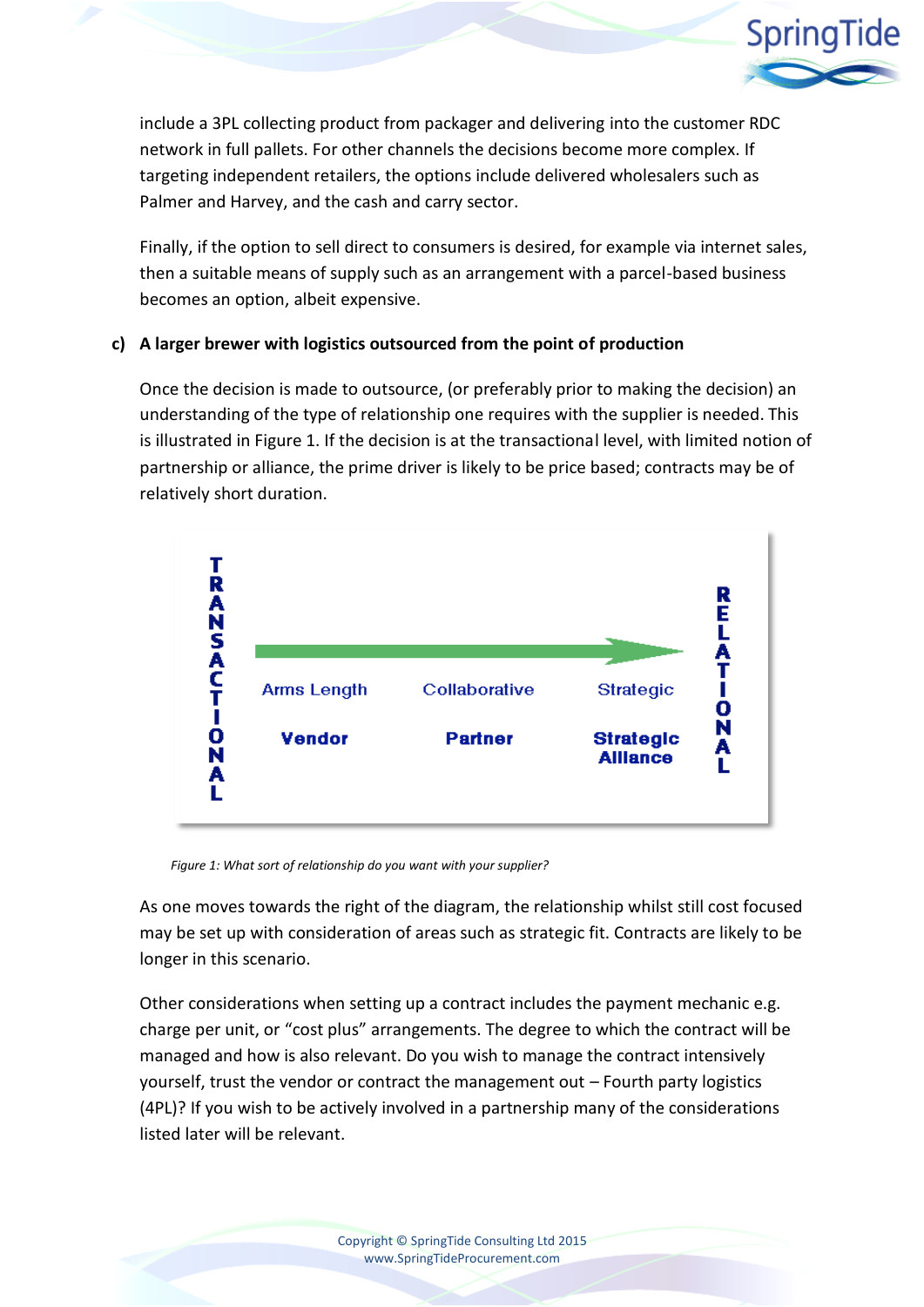

## **d) A medium or large brewer managing and running its own supply chain across the UK and possibly beyond**

If the decision is made to directly manage your own supply chain, or to retain a significant contract management infrastructure with a 3PL provider, what are the areas to review?

Firstly the upstream processes need to be fit for purpose (Sales and Operational Planning) these include forecasting, demand planning and supply planning. In addition order capture methods across a range of trade channels need to be efficient and customer-focused.

Turning to the more recognisable features of the supply chain, warehousing and distribution or the 'trucks and sheds' as they are often affectionately known as, areas for consideration include:

Warehousing

For most brewers in this category, warehousing consists of a primary warehouse (one attached to or close to production site), and a secondary network for delivering to on and off trade customers. Alternative models are also, used such as the setting up of National Distribution Centres, particularly for supplying the off-trade or slow moving products.

Software tools, such as CAST, are available to evaluate different network solutions. This is a vital exercise in arriving at the lowest cost solution, identifying the sites for warehouses etc. Having optimised the network the considerations for primary and secondary warehouse include:

#### *Primary*

The following analysis assumes product is despatched mainly in full pallets/handling units. If significant amounts of case picking are needed, then the considerations relevant to a secondary warehouse should be reviewed.

For large pack products it is unusual to see a solution other than block storage of product on pallets or layer pads. The storage density that can be achieved this way, low cost, ease of operation and flexibility mean that racking based solutions or warehouse automation do not provide a good enough return on capital or indeed much benefit. The largest fork lift trucks (FLTs) can pick up several tonnes a lift, allowing some 48 × 50L containers to be loaded with a single lift. The most significant investment beyond the buildings and mechanical handling equipment (MHE) may be a warehouse management system (WMS), although the benefits within a large pack environment may not be enough to justify the investment.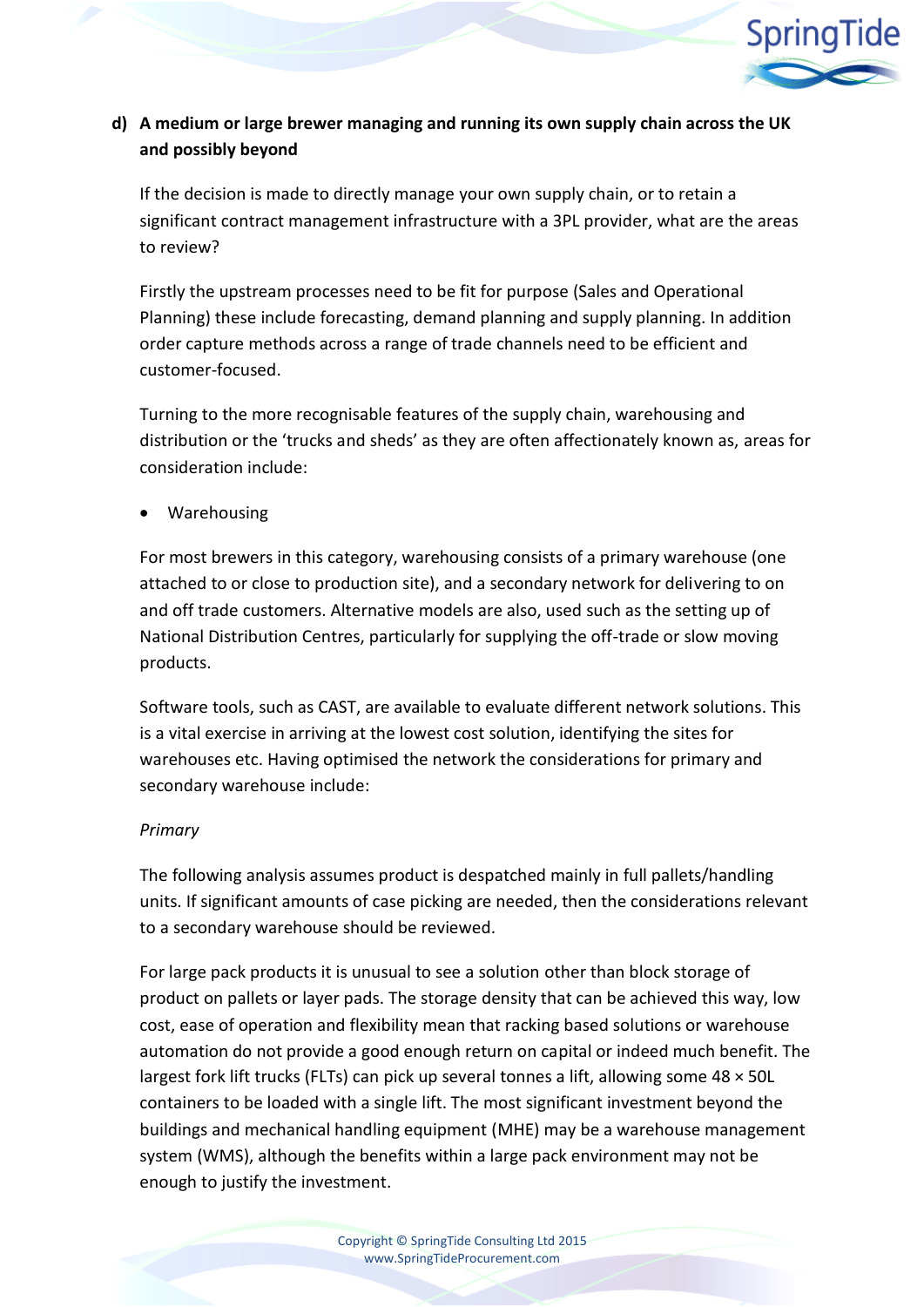

For small pack products the situation in primary warehouses is more complex. Block stacking is generally only possible two or three pallets high and so the storage density is lower, this is exacerbated by SKU proliferation resulting in average aisle utilisation often in the region of 70% or less. The volume fill of the available cube can thus be very low. As for large pack, block storage has the advantage of flexibility, with layouts able to be changed relatively easily, and additional throughput handled by flexing the workforce and MHE levels.

The case for investing in a WMS is better for small pack operations as the intelligence designed into the system can result in manpower savings and improved accuracy. Technology used in support of a WMS system may include scanning bar codes to confirm movements and/or interfacing with a voice directed system. Voice directed picking can produce productivity savings of 20% or more and high levels of operator accuracy.

Two examples of investing in warehouse infrastructure are considered next namely options for racking and automation. Space does not permit a full examination of the myriad types of racking but the prime reason for installing racking in significant quantities in primary warehouse is the need to increase storage density. To enable this only very narrow aisle, push back or drive in racking gives a significant enough boost to capacity to be considered.

Automation can take a variety of forms from fully automated warehouse that look after product from the end of the line to vehicle loading; through to the use of automated guide vehicles (AGVs) to move product from one point to another. Carlsberg in Denmark has invested in the latter technology.

If the building height is sufficient storage up to 15m and beyond is possible, allowing by far the highest storage density of any available option and clearly very low labour costs. A fully automated warehouse has the disadvantage of high capital high cost, and more significant running costs than might be expected (maintenance costs can be very high), but offers a flexible solution to full pallet handling and allows expansion of capacity if space to expand is problematic.



*High Density Warehouse Racking*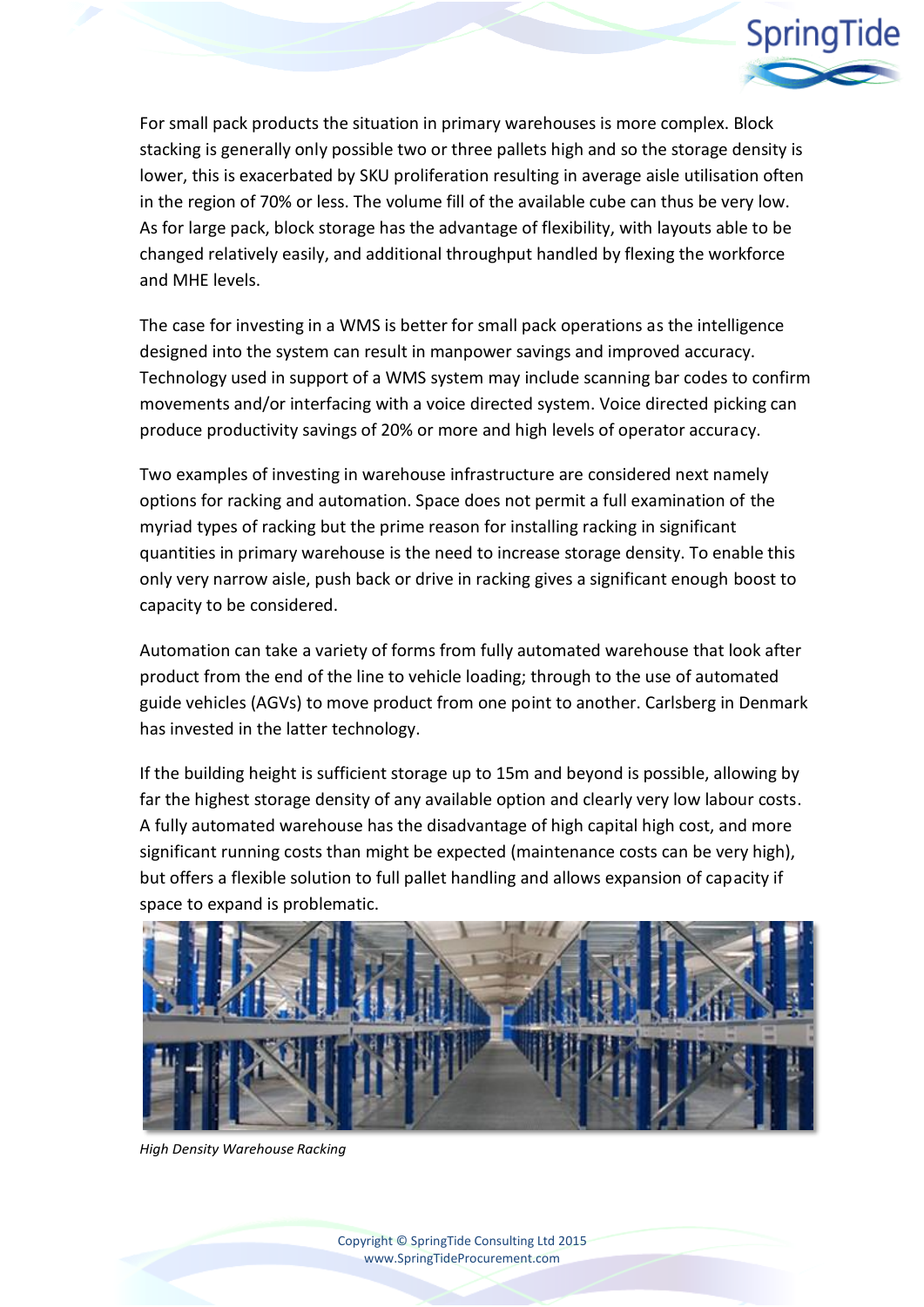

The investment costs are high and flexibility can be low in that output capacity is to all intents fixed, which explains why many primary small pack warehouses are still block stacked.

#### *Secondary*

Various designs of supply chain can be seen in the UK and so there is no one size fits all model, which could be described as best practice. Modelling the supply chain to deliver the lowest cost solution is essential. Warehouses will vary for example, in whether they are fully stocked or supplied from an NDC or RDC with some products, either in bulk to pick locally, or with customer picked product that is simply cross docked.

The following section assumes a warehouse holding stock of several hundred SKUs. The same considerations apply to large pack storage in a secondary network as in primary. Kegs and casks are usually block stacked. For small pack product the requirement to case pick results in a common configuration being racking with a pick face at ground level containing say a pallet of product. Replenishment is most often from the reserve stock held above the pick face.

As for the overall supply chain, excellent modelling tools exist for evaluating various design options. CLASS for example allows both the layout to be redrawn quickly and also a simulation of people and equipment flows. Options such as changing racking types, operating times etc. can thus be reviewed without making expensive layout changes and finding that you have got it wrong!

The proportion of costs in a typical secondary warehouse is shown in Figure 2, with the three areas indicated accounting for circa 80–90% of costs. The high cost of labour means that cost--- saving initiatives have focused on increasing labour productivity. Areas that should be considered include WMS, voice and bar code scanning technology, multi---order picking, and double FLT attachments.



*Figure 2*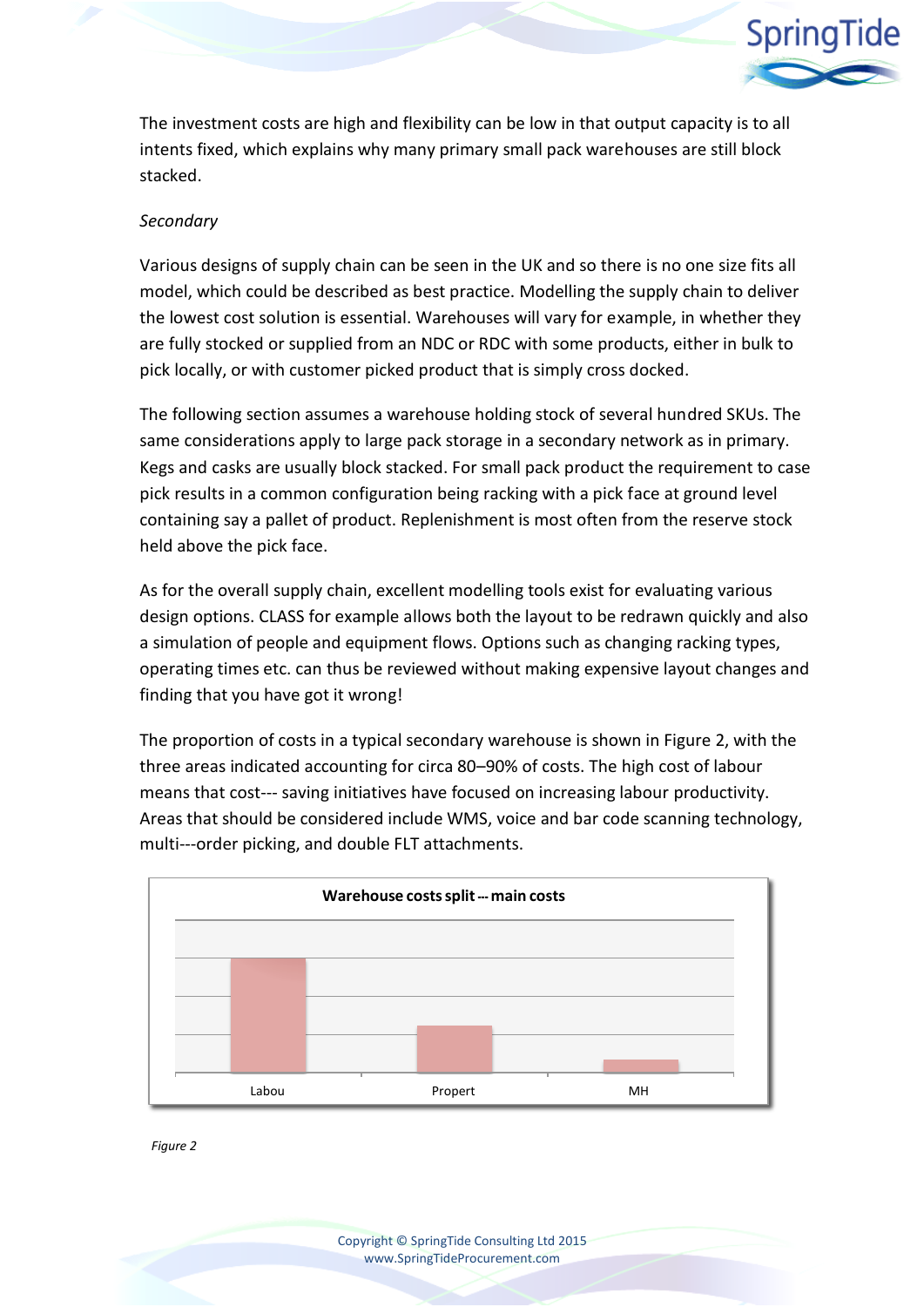

#### • Transport

Turning to transport operations and the split between primary and secondary transport operations

#### *Primary*

The major problem facing a brewery wishing to run its own primary fleet is the potential amount of empty running. When the industry was predominantly returnable packaging (large and small pack) the debate was largely about whether the fleet could be operated at a lower cost than a third party, including the margin the supplier would add. The growth of non-returnable packaging makes the economics of running 100% of movements in house largely uncompetitive. An option remains to have a mix of own fleet, 3PL partnership and customer back haul. The size of fleet retained will drive decisions such as whether vehicle maintenance can be done in house or contracted out. The cost drivers and investment possibilities for transport will be considered along with secondary distribution, as many of the options are common.

#### *Secondary*

The costs of managing a secondary distribution operation are dominated by the three areas shown in Figure 3. These areas account for >80 % of costs in most secondary transport operations.



*Figure 3*

Labour and van productivity is supported by route and load planning packages such as Paragon, Optrak or DiPS. When used effectively, these deliver high vehicle fill, lowest mileage run and least hours worked. Where access to delivery points allows, increasing vehicle size can increase labour productivity and reduce fleet costs.

There have been limited changes to vehicle body design over the last 30 years; innovation in this area has been rare and often not sustained. Examples of innovation have included dropping the body to allow easier and safer manual handing and the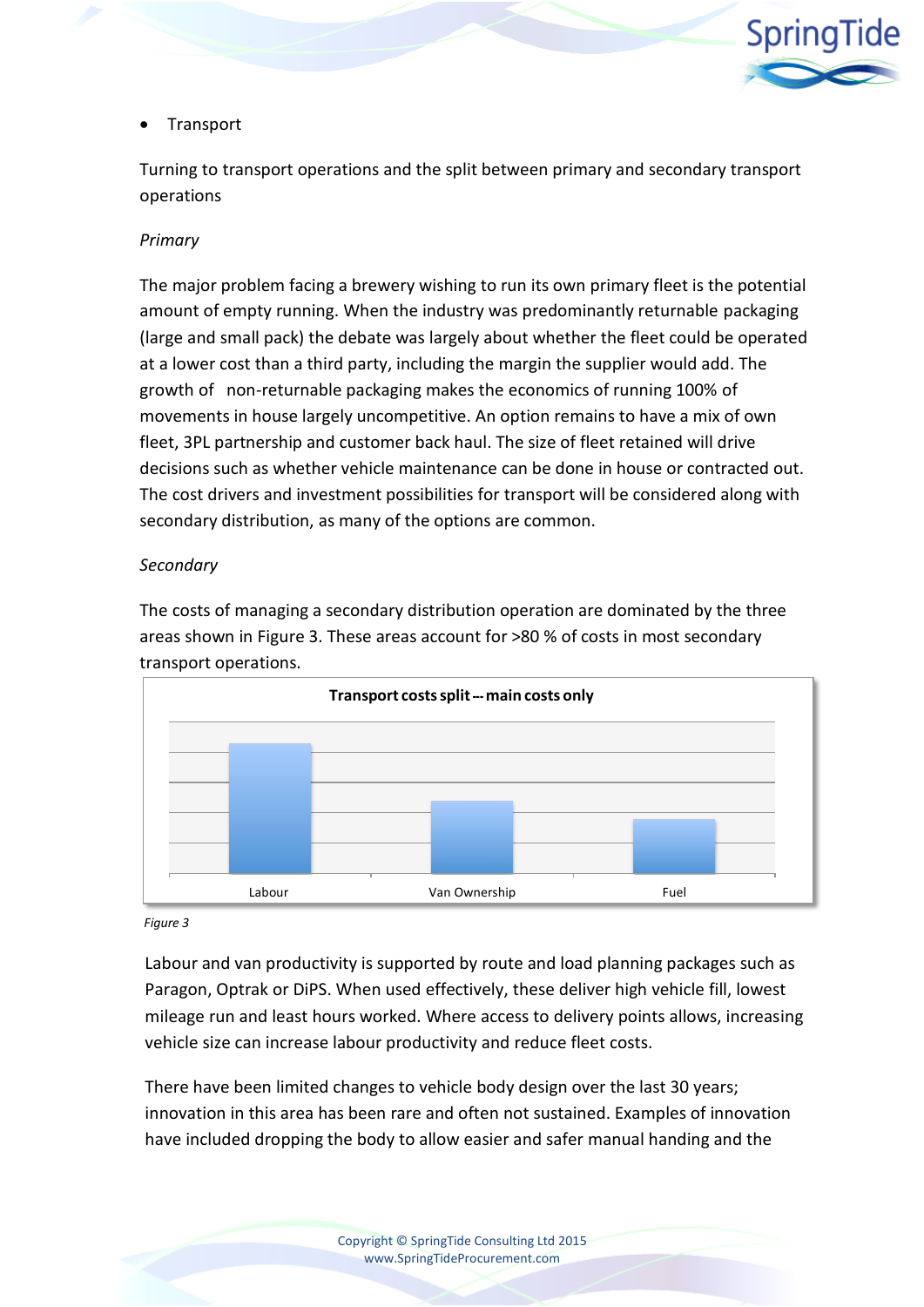

fitting of gull wing doors. Fuel efficiency has also been supported by design features such as wind deflectors (now pretty much standard) and aerodynamic trailer design.



*Aerodynamic 'Teardrop' Trailer*

The most significant advances have been in the management of fuel spending. Route and load planning described above has been supported by GPS based telematics either via vehicle based systems such as Isotrak or by hand held Personal Digital Assistant (PDA) technology used to manage a range of tasks such as proof of delivery. This technology allows confirmation that the route planned was actually followed by the driver.

Perhaps the biggest advance in managing fuel is the growth of engine telematics. These allow the monitoring of the key success factors in driver performance such as the degree of harsh acceleration, harsh braking, driving in the optimum RPM band etc. These systems can be purchased or leased with the vehicle or supplied by a third party. The purchase of sophisticated systems is no guarantee of success; it is the sustained skilled application of them that brings cost reduction and service enhancement.